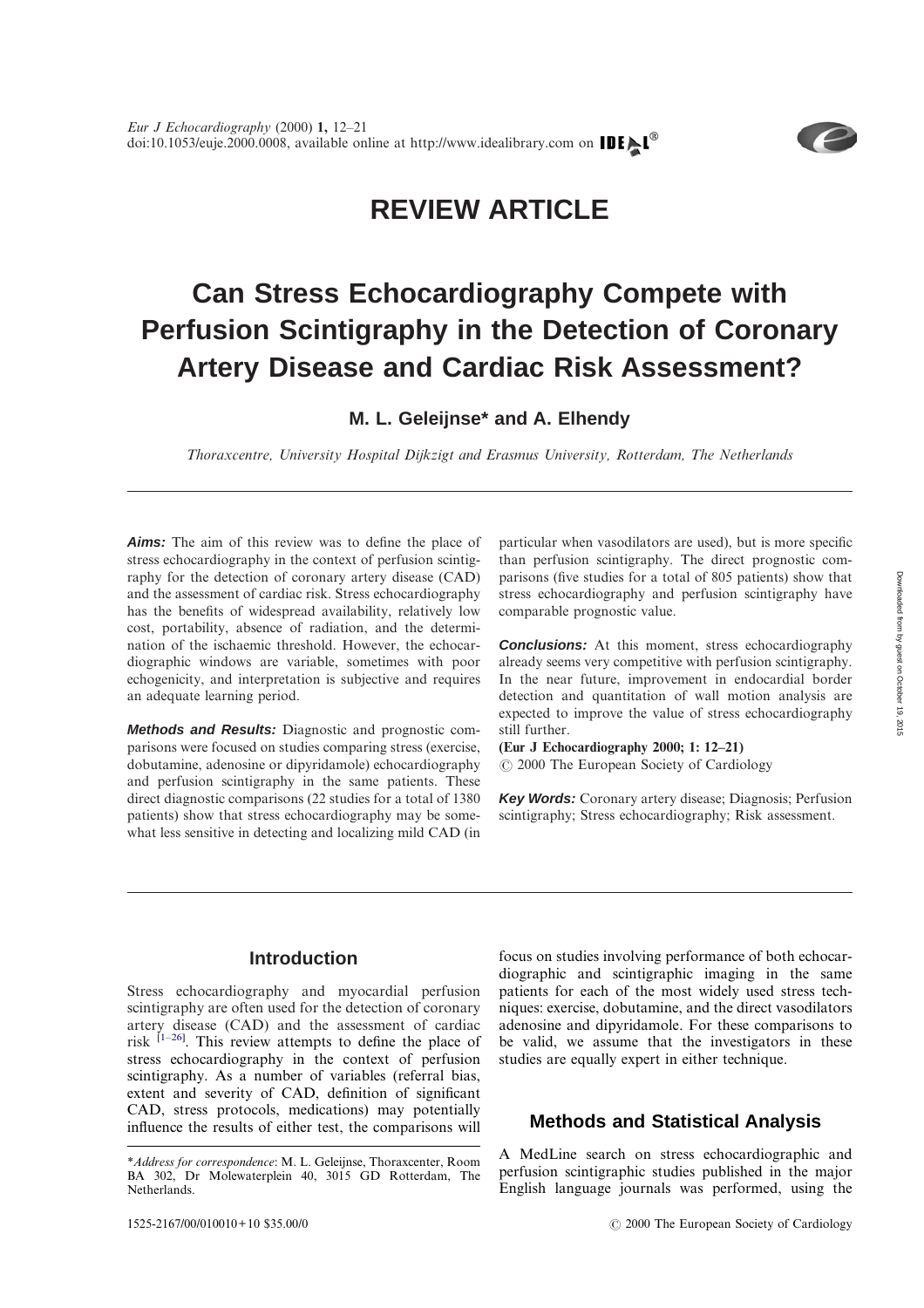search terms (adenosine or dipyridamole or dobutamine or exercise) and (echocardiography or thallium or technetium). Studies were only included in the main diagnostic and prognostic analysis if both stress echocardiography and perfusion scintigraphy was performed in all patients, using the same cardiac stressor. Studies were only included in the diagnostic analysis if these studies included patients both with and without angiographically defined CAD, and if it was stated how many patients with and without CAD had negative and positive test results. Studies describing special issues such as women and patients with left bundle branch block (LBBB) of left ventricular hypertrophy (LVH) were excluded from the primary diagnostic analysis. Special issues such as these were discussed separately.

Sensitivity was defined as the number of true positive tests divided by the total number of patients with angiographically significant CAD. Specificity was defined as the number of true negative tests divided by the total number of patients without angiographically significant CAD. Mean values for sensitivity and specificity were calculated by combining the results of individual patient data from multiple studies. Comparisons of sensitivity and specificity were performed using the standardized normal distribution test. Statistical significance was defined as *P*<0·05.

## **Basic Principles of Stress Echocardiography Versus Perfusion Scintigraphy**

In the presence of a flow-limiting coronary artery stenosis, exercise or pharmacological stress results in a sequence of functional events, known as the 'ischaemic cascade'<sup>[\[27\]](#page-7-2)</sup>. According to this cascade, perfusion abnormalities (visualized at perfusion scintigraphy by relatively reduced tracer uptake) due to limited coronary flow reserve precede decreased myocardial contractility (visualized at echocardiography by abnormal regional systolic function).

The development of myocardial perfusion defects with either exercise or pharmacological stress depends on the induction of regional heterogeneity of myocardial blood flow. Coronary blood flow to the vascular bed of a normal artery dramatically increases during stress, whereas perfusion through a stenosed artery may change only minimally. Because the initial uptake of radiopharmaceuticals is flow-dependent within physiological ranges<sup>[\[28\]](#page-8-0)</sup>, the relative myocardial radionuclide concentration will be greater in vascular beds supplied by a normal artery relative to that in beds perfused by an artery with significant obstruction.

Regional malperfusion severe enough to cause metabolic consequences of ischaemia can be identified by echocardiography, based upon the response of the left ventricle. The normal response of the left ventricle to exercise or dobutamine stress is to increase endocardial excursion, the speed of contraction, and the degree of

myocardial thickening. The most important indices pointing to the presence of myocardial ischaemia include stress-induced deterioration of regional endocardial excursion, and a reduction of myocardial thickening.

## **Strengths and Limitations of Stress Echocardiography**

## *Clinical Considerations*

Several aspects of stress echocardiography are attractive from the standpoint of clinical feasibility. In comparison with scintigraphic cameras, echocardiography machines are widely available at relatively low cost, are smaller in size and are more portable. The shorter time for performance and interpretation of a stress echocardiogram is attractive in the outpatient setting. Finally, the absence of ionizing radiation may be attractive to the public, for some of whom nuclear tests have a bad image.

#### *Imaging Considerations*

Two-dimensional echocardiography provides the ability to visualize the heart using a non-invasive, real-time approach. As ischaemia may be observed on-line, appropriate action can be taken during the test. Documentation of the ischaemic threshold can provide important information about the severity and extent of underlying CAD. Non-ischaemic explanations for the patient symptoms may be apparent from the visualization of valve anatomy and gradients or pericardial effusion. Finally, specificity lowering (breast) attenuation artifacts at perfusion scintigraphy are not problematic with echocardiography. The relative weaknesses of stress echocardiography are the sometimes poor echocardiographic windows (especially in obese or lung emphysema patients), making a correct interpretation difficult or impossible, and the visual (subjective) interpretation, which requires an important learning curve even for experienced echocardiographers<sup>[\[29](#page-8-1)[–31\]](#page-8-2)</sup>.

## **Diagnostic Accuracy of the Imaging Modalities**

## *Exercise Stress Echocardiography Versus Perfusion Scintigraphy*

[Table 1](#page-3-0) shows the sensitivity and specificity for the detection of CAD in seven studies<sup>[\[1](#page-7-0)-7]</sup>, directly comparing exercise echocardiography and perfusion scintigraphy in the same 397 patients. The sensitivities of both tests for the identification of CAD were comparable (78% vs 83%, respectively), although there was a higher sensitivity for perfusion scintigraphy in the setting of single vessel CAD (78% vs  $67\%$ , respectively,  $P < 0.05$ ).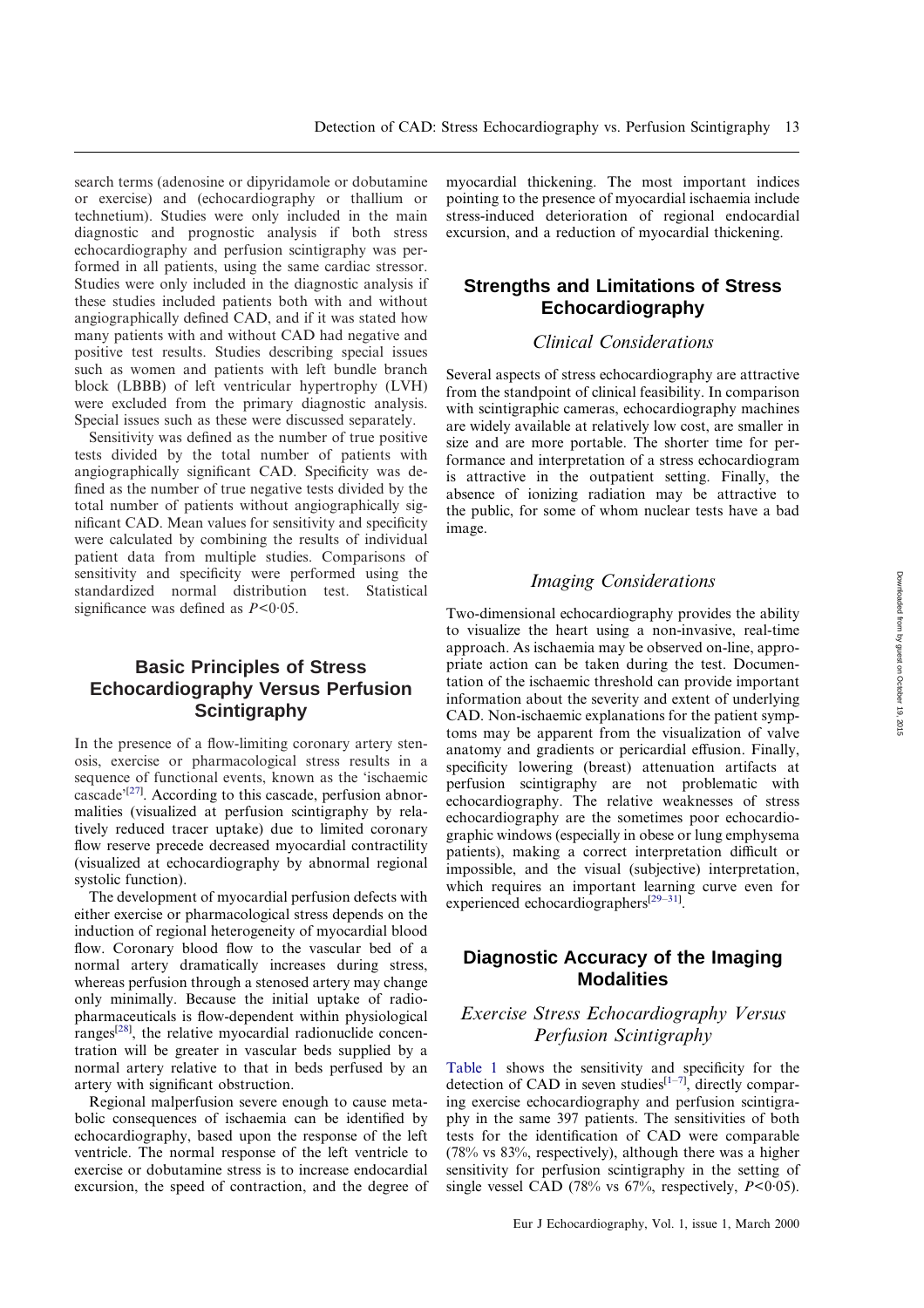<span id="page-2-0"></span>

**Figure 1.** Sensitivity (A) and specificity (B) of stress echocardiography (black bars) and perfusion scintigraphy (white bars) for identification of disease in individual coronary arteries. LAD=left anterior descending coronary artery; LCx=left circumflex coronary artery; RCA=right coronary artery.

There was a trend towards a better specificity for stress echocardiography (91% vs  $83\%$ ,  $P < 0.10$ ).

## *Dobutamine Stress Echocardiography Versus Perfusion Scintigraphy*

Also shown in [Table 1](#page-3-0) are the sensitivity and specificity values reported in eight studies $^{[8-15]}$  $^{[8-15]}$  $^{[8-15]}$ , comprising 593 patients who underwent simultaneous dobutamine stress echocardiography and perfusion scintigraphy. Dobutamine stress perfusion scintigraphy was the more sensitive test: 86% vs 80% (*P*<0·05). Dobutamine stress echocardiography, however, was the more specific test: 86% vs 73% (*P*<0·005). The finding that stress perfusion scintigraphy is more sensitive (especially in patients with single vessel CAD) is in line with the ischaemic cascade theory<sup>[\[27\]](#page-7-2)</sup>, which states that perfusion abnormalities due to limited coronary flow reserve precede wall motion abnormalities. That the difference in sensitivity between exercise or dobutamine stress echocardiography and perfusion scintigraphy is, in fact, only very small might be explained by two major factors: suboptimal inducement of blood flow heterogeneity by exercise or dobutamine[\[32\]](#page-8-3) or inherent compensating strengths of echocardiography over perfusion scintigraphy, including improved spatial resolution, and the ability to categorize wall motion independently in each segment (contrasting with the relative blood flow comparisons used in myocardial perfusion imaging).

## *Vasodilator Stress Echocardiography Versus Perfusion Scintigraphy*

As seen in [Table 1,](#page-3-0) pooled data from six studies<sup>[\[15](#page-7-5)-21]</sup> directly comparing vasodilator (adenosine or dipyridamole) stress echocardiography and perfusion scintigraphy in the same 390 patients show that the sensitivity of vasodilator perfusion scintigraphy was superior to that of vasodilator echocardiography  $(85\% \text{ vs } 66\%),$ *P*<0·0001), both for single-vessel CAD (78% vs 58%, *P*<0·01) and multivessel CAD (95% vs 74%, *P*<0·0001). These results are not surprising, since vasodilators primarily create blood flow heterogeneity (detected by perfusion scintigraphy and not echocardiography) and true myocardial ischaemic (detected by echocardiography) in only a limited number of patients. Of note, not all studies<sup>[\[20\]](#page-7-7)</sup> used optimal doses of vaso-dilator to induce true myocardial ischaemia<sup>[\[33\]](#page-8-4)</sup>, and no single comparative study used the new, promising dipyridamole-atropine protocol<sup>[34\]](#page-8-5)</sup>.

#### *The Optimal Pharmacological Stressor*

The necessity of inducing myocardial ischaemia for the development of wall motion abnormalities suggests that dobutamine may be more effective than a direct vaso-dilator for stress echocardiography<sup>[\[35\]](#page-8-6)</sup>. Indeed, pooled  $data^{[36]}$  $data^{[36]}$  $data^{[36]}$  from seven studies directly comparing (highdose) dobutamine vs (high-dose) dipyridamole or adenosine stress echocardiography showed that dobutamine stress echocardiography was the more sensitive test, while specificity was comparable. In contrast, direct vasodilators (adenosine or dipyridamole) are considered the most effective pharmacological drugs to create cor-onary blood flow heterogeneity<sup>[\[32](#page-8-3)[,35](#page-8-6)[,37\]](#page-8-8)</sup>. The most appropriate means of comparing pharmacological stress echography and perfusion scintigraphy seems, therefore, to be to use dobutamine with the former and a direct vasodilator with the latter. Four studies have directly compared these two stress modalities<sup>[\[15,](#page-7-5) [18,](#page-7-8) [38,](#page-8-9) [39\]](#page-8-10)</sup>. In only one study<sup>[\[15\]](#page-7-5)</sup> was dipyridamole perfusion scintigraphy more sensitive than (high-dose) dobutamine stress echocardiography. Importantly, in all but one study<sup>[{39\]](#page-8-10)</sup>, dobutamine stress echocardiography tended to be more specific for the detection of CAD.

#### *Assessment of the Localization of CAD*

In [Figure 1,](#page-2-0) the sensitivities [\(Fig. 1A\)](#page-2-0) and specificities [\(Fig. 1B\)](#page-2-0) of stress echocardiography and perfusion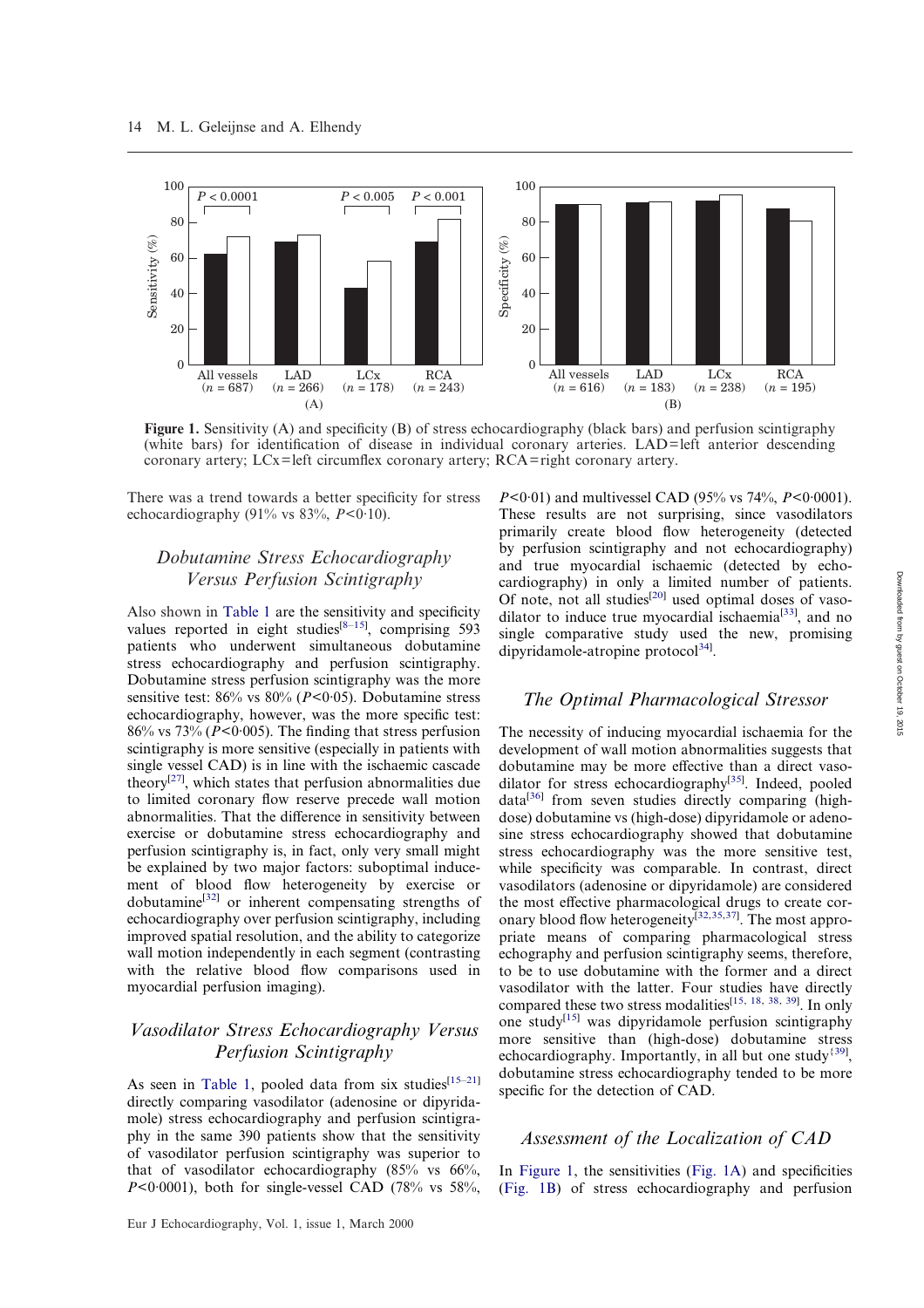<span id="page-3-0"></span>

|                                                                 |              |                   |                                                                                                                                                                                                                                                                                                                                                                           |                                             |                          |                                       | Echocardiography |                |                                       |                    | Perfusion scintigraphy                    |                 |
|-----------------------------------------------------------------|--------------|-------------------|---------------------------------------------------------------------------------------------------------------------------------------------------------------------------------------------------------------------------------------------------------------------------------------------------------------------------------------------------------------------------|---------------------------------------------|--------------------------|---------------------------------------|------------------|----------------|---------------------------------------|--------------------|-------------------------------------------|-----------------|
| Author                                                          | Year         | Patients          | Protocol                                                                                                                                                                                                                                                                                                                                                                  | Scan technique                              |                          | Sensitivity                           |                  | Specificity    |                                       | Sensitivity        |                                           | Specificity     |
|                                                                 |              |                   |                                                                                                                                                                                                                                                                                                                                                                           |                                             | Overall<br>$\frac{5}{6}$ | $\mathop{\mathrm{SVD}}_{\mathop{\%}}$ | $\sum_{\%}$      | $\%$           | Overall<br>$\mathcal{S}_{\mathbf{0}}$ | <b>GVS</b><br>$\%$ | <b>NND</b><br>$\%$                        | $\%$            |
| $\mathbf{W} \mathbf{ann}^{[1]}$<br>Exercise                     | 1979         | $\circ$           | Supine-bike                                                                                                                                                                                                                                                                                                                                                               | Tl-201, Planar                              |                          | $\circ$                               |                  | $\epsilon$     |                                       | $\circ$            | $\overline{0}$                            | $\epsilon$      |
| Maurer <sup>[2]</sup>                                           | 1981         |                   | Treadmill                                                                                                                                                                                                                                                                                                                                                                 | Il-201, Planar                              |                          |                                       |                  |                | 67                                    |                    |                                           | $\mathfrak{S}$  |
| Pozzoli <sup>[3]</sup>                                          | 1991         | $\frac{86}{7531}$ | Upright-bike                                                                                                                                                                                                                                                                                                                                                              | Ic-99m, SPECT                               |                          | 50                                    | 8338             |                |                                       |                    | $88\,$                                    |                 |
| $\mathbf{Galant}^{[4]}$                                         | 1991         |                   | Upright-bike                                                                                                                                                                                                                                                                                                                                                              | Il-201, Planar                              |                          |                                       |                  |                |                                       |                    | 100                                       |                 |
| Quiñones <sup>[5]</sup>                                         | 1992         |                   | Treadmill                                                                                                                                                                                                                                                                                                                                                                 | T1-201, SPECT                               |                          |                                       |                  |                |                                       |                    | $\,89$                                    |                 |
| Salustri <sup>[6]</sup><br>$Hecht^{[7]}$                        | 1992<br>1993 | 47                | Upright-bike<br>Supine-bike                                                                                                                                                                                                                                                                                                                                               | Ic-99m, SPECT <sup>@</sup><br>T1-201, SPECT | R878788                  | 58357                                 | 100              | 288888         | 38552                                 | $28 - 52$          | 90                                        | 82276           |
| Weighted mean                                                   |              | 397               |                                                                                                                                                                                                                                                                                                                                                                           |                                             | $\frac{8}{2}$            | 67                                    | $\mathfrak{S}$   | $\overline{5}$ | 83                                    | $\frac{8}{2}$      | $\mathfrak{g}$                            | 83              |
| Dobutamine<br>Günalp<br>$\mathbb{S}^1$                          | 1993         |                   | 30 µg/kg/min                                                                                                                                                                                                                                                                                                                                                              | <b>SPECT</b><br>Tc-99m,                     |                          |                                       |                  |                |                                       |                    | $\approx$                                 |                 |
| Marwick <sup>[9]</sup>                                          | 1993         |                   | a0 µg/kg/min                                                                                                                                                                                                                                                                                                                                                              | <b>SPECT</b><br>Tc-99m,                     |                          |                                       |                  |                |                                       |                    |                                           |                 |
| Forster <sup>[10]</sup><br>Senior <sup>[11]</sup>               | 1993<br>1994 | $\frac{27}{217}$  | $40 \mu g/kg/min + A$                                                                                                                                                                                                                                                                                                                                                     | Tc-99m, SPECT<br><b>SPECT</b><br>Tc-99m,    |                          |                                       |                  |                |                                       |                    | $\overset{\tt \otimes}{{\tt \mathbb{R}}}$ |                 |
| Di Bello <sup>[12]</sup>                                        | 1996         | 45                | $40 \mu g/kg/min + A$<br>$40 \mu g/kg/min$                                                                                                                                                                                                                                                                                                                                | Tc-99m, SPECT                               |                          |                                       |                  |                |                                       |                    |                                           |                 |
| Kisacik <sup>[13]</sup>                                         | 1996         | $69\,$            | $40 \mu g/kg/min + A$                                                                                                                                                                                                                                                                                                                                                     | Tc-99m, SPECT                               |                          |                                       |                  |                | 2222525                               |                    | $\frac{95}{100}$                          |                 |
| Santoro <sup>[15]</sup><br>$\rm{Huang}^{[14]}$                  | 1997<br>1998 | $\frac{3}{60}$    | $40 \mu g$ /kg/min+A<br>$40 \mu g/kg/min + A$                                                                                                                                                                                                                                                                                                                             | Tc-99m, SPECT<br>T1-201, SPECT              | $%$                      | E SA SA FR                            | 3878222          | 22222222       | $\overline{5}$                        | 2789372            | 96<br>95                                  | 25272727        |
| Weighted mean                                                   |              | 593               |                                                                                                                                                                                                                                                                                                                                                                           |                                             | 80                       | 69                                    | 88               | 86             | 86                                    | $\sqrt{8}$         | $\overline{5}$                            | 73              |
| Nguyen[16]<br>Adenosine                                         | 1990         |                   | $0.14$ mg/kg/min                                                                                                                                                                                                                                                                                                                                                          | T1-201, SPECT                               |                          |                                       |                  |                |                                       |                    |                                           | $rac{80}{100}$  |
| Amanullah <sup>[17]</sup><br>Marwick[18]                        | 1993<br>1993 | 250               | $0.14$ mg/kg/min<br>$0.18$ mg/kg/min                                                                                                                                                                                                                                                                                                                                      | Tc-99m, SPECT<br>Tc-99m, SPECT              | <b>S 4 2</b>             | 52                                    | 64               | $rac{80}{20}$  | 848                                   | $\overline{81}$    | 93                                        | $\overline{7}1$ |
| Weighted mean                                                   |              | 162               |                                                                                                                                                                                                                                                                                                                                                                           |                                             | $\mathbb{S}$             | 52                                    | $\mathcal{L}$    | $\infty$       | 89                                    | ವ                  | 93                                        | 78              |
| Dipyridamole                                                    |              |                   |                                                                                                                                                                                                                                                                                                                                                                           |                                             |                          |                                       |                  |                |                                       |                    |                                           |                 |
| Ferrara <sup>[19]</sup><br>$\ensuremath{\textrm{Perin}}^{[20]}$ | 1986<br>1991 | 428               | $0.56$ mg/kg<br>$0.75$ mg/kg                                                                                                                                                                                                                                                                                                                                              | Tl-201, Planar<br>Tl-201, Planar            | 3858                     |                                       |                  | 8888           | <b>2252</b>                           |                    |                                           | 5888            |
| Santoro <sup>[15]</sup>                                         | 1998         |                   |                                                                                                                                                                                                                                                                                                                                                                           | Tc-99m, SPECT                               |                          | $50\,$                                |                  |                |                                       |                    | 100                                       |                 |
| $\mathbf{Parodi}^{[21]}$                                        | 1999         | 10 <sub>1</sub>   | $\frac{1}{3} \frac{1}{2} \frac{3}{10} \frac{1}{6} \frac{1}{10} \frac{1}{10} \frac{1}{10} \frac{1}{10} \frac{1}{10} \frac{1}{10} \frac{1}{10} \frac{1}{10} \frac{1}{10} \frac{1}{10} \frac{1}{10} \frac{1}{10} \frac{1}{10} \frac{1}{10} \frac{1}{10} \frac{1}{10} \frac{1}{10} \frac{1}{10} \frac{1}{10} \frac{1}{10} \frac{1}{10} \frac{1}{10} \frac{1}{10} \frac{1}{10$ | Tc-99m, Planar                              |                          | 65                                    | 57 88            |                |                                       | 28                 | 93                                        |                 |
| Weighted mean                                                   |              | 228               |                                                                                                                                                                                                                                                                                                                                                                           |                                             | 68                       | $\overline{6}$                        | 78               | 89             | 83                                    | 76                 | 95                                        | 88              |
| Grand total                                                     |              | 1380              |                                                                                                                                                                                                                                                                                                                                                                           |                                             | 75                       | 66                                    | 86               | 88             | 85                                    | 78                 | $\mathcal{L}$                             | 79              |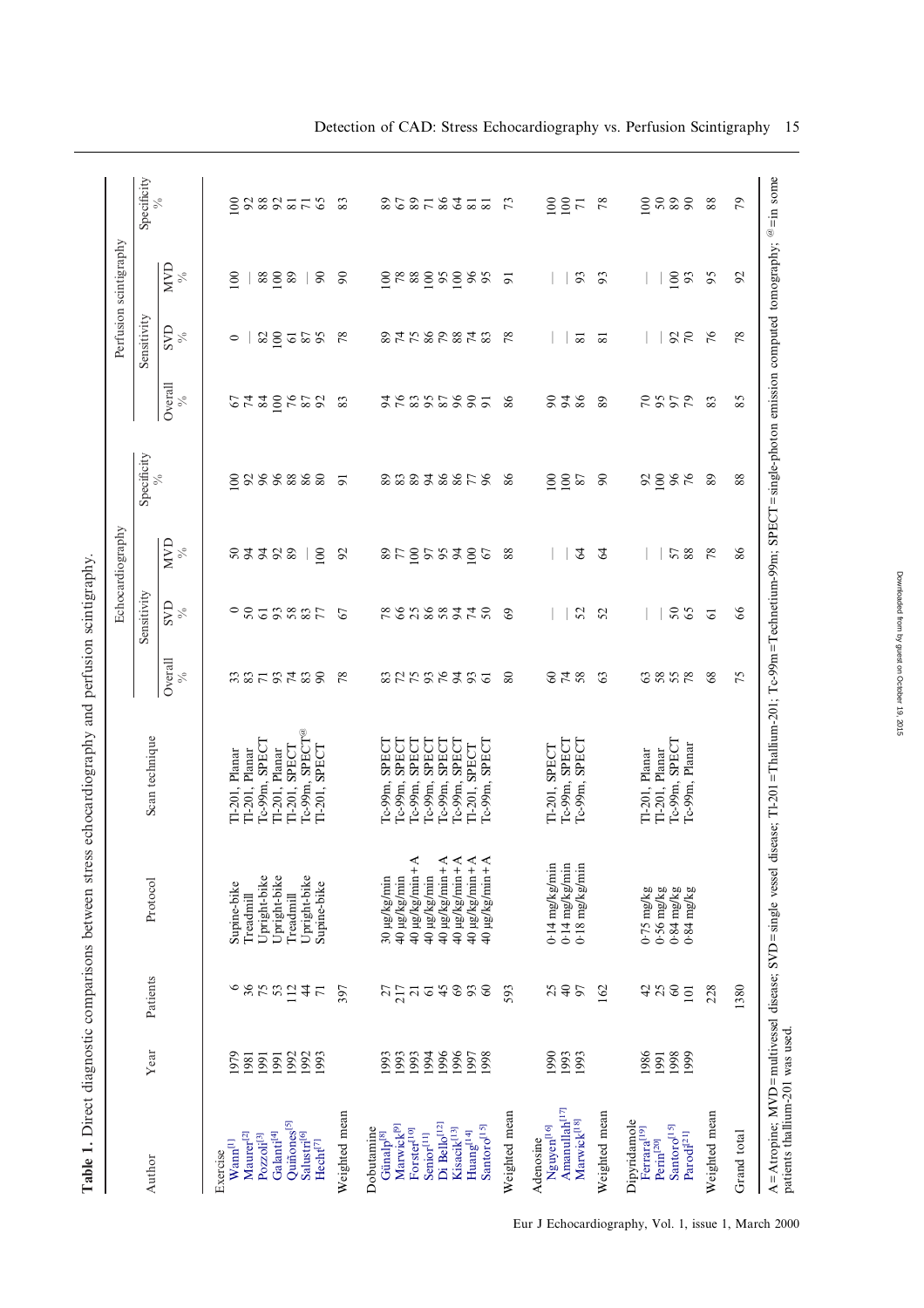<span id="page-4-0"></span>

| i<br>$\frac{1}{2}$<br>ţ<br>ì<br>.<br>.<br>.<br>.<br>֠             |
|-------------------------------------------------------------------|
|                                                                   |
|                                                                   |
| $\ddotsc$<br>$\mathbf{I}$<br>ţ<br>i<br>;<br>j<br>J<br>l<br>i<br>١ |
| i                                                                 |
| :<br>֘֝֬֘                                                         |
| I                                                                 |
| I<br>l<br>l<br>$\vdots$                                           |
| i<br>I<br>$\ddot{\phantom{0}}$                                    |
| ı<br>ł<br>۱<br>$\vdots$<br>$\sqrt{2}$<br>Ì                        |
| i<br>j                                                            |
| ١<br>able<br>F                                                    |

Echocardiography Perfusion scintigraphy

Echocardiography

Perfusion scintigraphy

| Author                              | Year | Setting                                                                                             | οsο<br>Proto                           | Scan technique                                                                                                                                                                   | Patients    | $RR + vs - test$ <sup>#</sup> | Normal study* | $RR + vs - test$            | Normal study |
|-------------------------------------|------|-----------------------------------------------------------------------------------------------------|----------------------------------------|----------------------------------------------------------------------------------------------------------------------------------------------------------------------------------|-------------|-------------------------------|---------------|-----------------------------|--------------|
| Van Daele <sup>[22]</sup>           |      | Acute MI                                                                                            |                                        | $Ic-99m$ , SPECT                                                                                                                                                                 |             |                               |               |                             |              |
| Geleijnse $^{[23]}$ Olmos $^{[24]}$ | 1997 |                                                                                                     | Dipyridamole<br>Dobutamine<br>Exercise |                                                                                                                                                                                  |             |                               | ن ن<br>4      | $\frac{6}{4}$               | 6.6          |
|                                     | 1998 | Chronic CAD<br>Chronic CAD                                                                          |                                        | Tc-99m, SPECT<br>Tc-99m, SPECT<br>Tc-99m, SPECT                                                                                                                                  | 2254<br>225 | 5.2                           |               | $\frac{2}{7}$ $\frac{4}{4}$ | 6.9          |
| Van Damme <sup>[25]</sup>           | 1997 | reoperative                                                                                         | Dobutamine                             |                                                                                                                                                                                  |             |                               |               |                             |              |
| Pasquet <sup>[26]</sup>             | 1998 | reoperative                                                                                         | <b>Dipyridamole</b>                    | Ic-99m, SPECT <sup>@</sup>                                                                                                                                                       |             | s.o                           |               | $\ddot{5}$                  |              |
|                                     |      | CAD=coronary artery disease; $\mathcal{C}$ = in some patients thallium-201 was used; RR=risk ratio. |                                        | Univariate risk ratio positive test (for myocardial ischaemia) versus negative test for 'all' cardiac events. *Annual hard (death or nonfatal myocardial infarction) event rate. |             |                               |               |                             |              |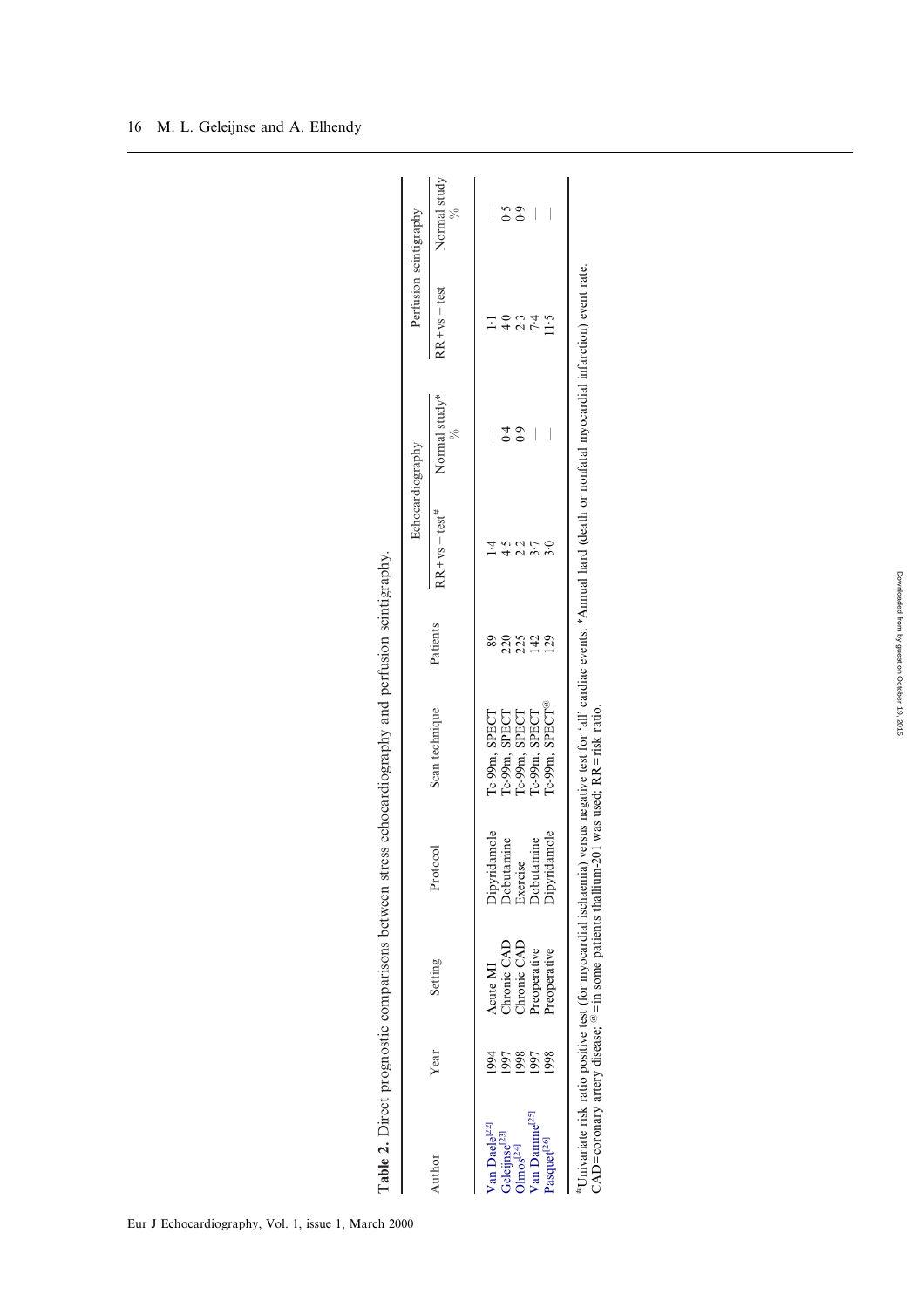scintigraphy for individual vessels are shown as reported in eight studies (one report assessed two different stressors), for a total of 1,303 vessels (3, 6, 7, 11, 14, 15, 21). The respective sensitivities were, respectively: 62% vs 72% (*P*<0·0001) for overall detection of individual CAD; 69% vs 73% for left anterior descending coronary disease; 43% vs 58% (*P*<0·005) for the left circumflex coronary disease, and  $69\%$  vs  $82\%$  ( $P < 0.001$ ) for right coronary disease. Specificities were, respectively, 90% vs 90%, 91% vs 92%, 92% vs 96%, and 88% vs 81%. For both stress echocardiography and perfusion scintigraphy, the sensitivity for detection of left circumflex coronary disease was (independent of the stressor) significantly less compared to detection of CAD in other coronary arteries. In addition to variation in coronary anatomy (with a small circumflex territory in some patients), perfusion scintigraphy suffers from a less reliable assessment of the posterior regions of the heart due to problems of photon attenuation, and echocardiography suffers from problems with resolution of the lateral wall endocardium because of the parallel orientation of this wall and the ultrasound beam. Overall differences in sensitivity for detection of individual vessel CAD between stress cardiography and perfusion scintigraphy were mainly caused by the included dipyridamole studies<sup>[\[15](#page-7-5)[,21\]](#page-7-6)</sup>. When these studies were excluded from the analysis, overall sensitivity for detection of individual vessel, CAD was, respectively for stress echocardiography and perfusion scintigraphy, 69% vs 72%, and overall specificity was 90% for both imaging modalities.

## *Assessment of the Extent of CAD*

An important goal of stress testing is the identification of patients with multivessel CAD, who could benefit from revascularization from a prognostic point of view<sup>[\[40\]](#page-8-11)</sup>. Patients with multivessel CAD can be differentiated from patients with single vessel CAD by detection of wall motion or perfusion abnormalities in two or more coronary territories. The relative ability of stress echocardiography and perfusion scintigraphy to predict the extent of CAD has been investigated in four studies (one report assessed two different stressors) for a total of  $220$  patients<sup>[\[7](#page-7-3)[,11](#page-7-9)[,15\]](#page-7-5)</sup>. The mean reported sensitivity for stress echocardiography (50%, range 14–70%) did not differ significantly from that reported for perfusion scintigraphy (58%, range 48–77%). However, analogous to the prior section, in one study<sup>[\[15\]](#page-7-5)</sup> the sensitivity of dipyridamole echocardiography for multivessel CAD was clearly less than that of dipyridamole perfusion scintigraphy (14% vs 57%). The mean reported specificity for stress echocardiography (97%, range 90%–100%) was comparable to that reported for perfusion scintigraphy (95%, range 92%–100%). The relative underestimation of multivessel CAD by both imaging modalities can be explained by the premature cessation of stress because of the development of limiting ischaemia (angina, ST-segment deviation, or new wall motion abnormalities in one region as a test end-point during

stress echocardiography), imperfect assignment of myocardial regions to coronary arteries, collateral circulations, anatomically significant but functionally non-significant lesions, and (for perfusion scintigraphy) diffuse hypoperfusion.

## **Special Subgroups**

#### *Left Bundle Branch Block*

In LBBB patients, exercise perfusion scintigraphic studies often suffer from false positive perfusion defects in the interventricular septum in the absence of left anterior descending coronary stenosis<sup>[\[41\]](#page-8-12)</sup>. Several mechanisms have been proposed to explain these perfusion defects. In LBBB patients, septal contraction occurs at the very end of systole. The regional myocardial compressive effect may restrict coronary blood flow during early diastole, when most perfusion normally occurs<sup>[\[42\]](#page-8-13)</sup>. As the heart rate increases and diastole shortens, the relative septal hypoperfusion may become even more apparent. Alternatively, with markedly delayed septal contraction, the myocardium in this region encounters a decreased afterload to that of other left ventricular segments. This may result in a relative reduction in coronary septal blood flow as a result of coronary autoregulatory mechanisms<sup>[\[43\]](#page-8-14)</sup>. Because of the suspected major role of heart rate increase in the development of septal defects, vasodilator (dipyridamole, adenosine) perfusion scintigraphy, which causes only a moderate increase in heart rate, is advocated as the stress test of choice<sup>[\[44\]](#page-8-15)</sup>. Some promising reports on the value of stress echocardiography in LBBB patients have been pub-lished<sup>[\[45](#page-8-16)[,46\]](#page-8-17)</sup>. In particular, in patients with preserved interventricular septal contraction (despite LBBB) dobutamine stress echocardiography may be a very accurate test to detect CAD in the left anterior descend-ing coronary<sup>[\[46\]](#page-8-17)</sup>. However, currently there are no studies directly comparing stress echocardiography with vasodilator perfusion scintigraphy.

## *Hypertension and/or Left Ventricular Hypertrophy*

Hypertension is a major risk factor for CAD, and a frequent finding in patients undergoing stress testing. Several reports have suggested that the specificity of perfusion scintigraphy in patients with hypertension and/or LVH to detect CAD is suboptimal $[47-49]$  $[47-49]$ . Perfusion defects despite the absence of obstructive epicardial CAD may be caused by a relative reduction in the microvascular bed size and a reduction in resistance vessels diameter secondary to vascular hypertrophy<sup>[\[50\]](#page-8-20)</sup>. Although severely impaired perfusion may be expected to influence stress echocardiographic results also, several stress echocardiographic studies have shown excellent specificity values in patients with hypertension and/or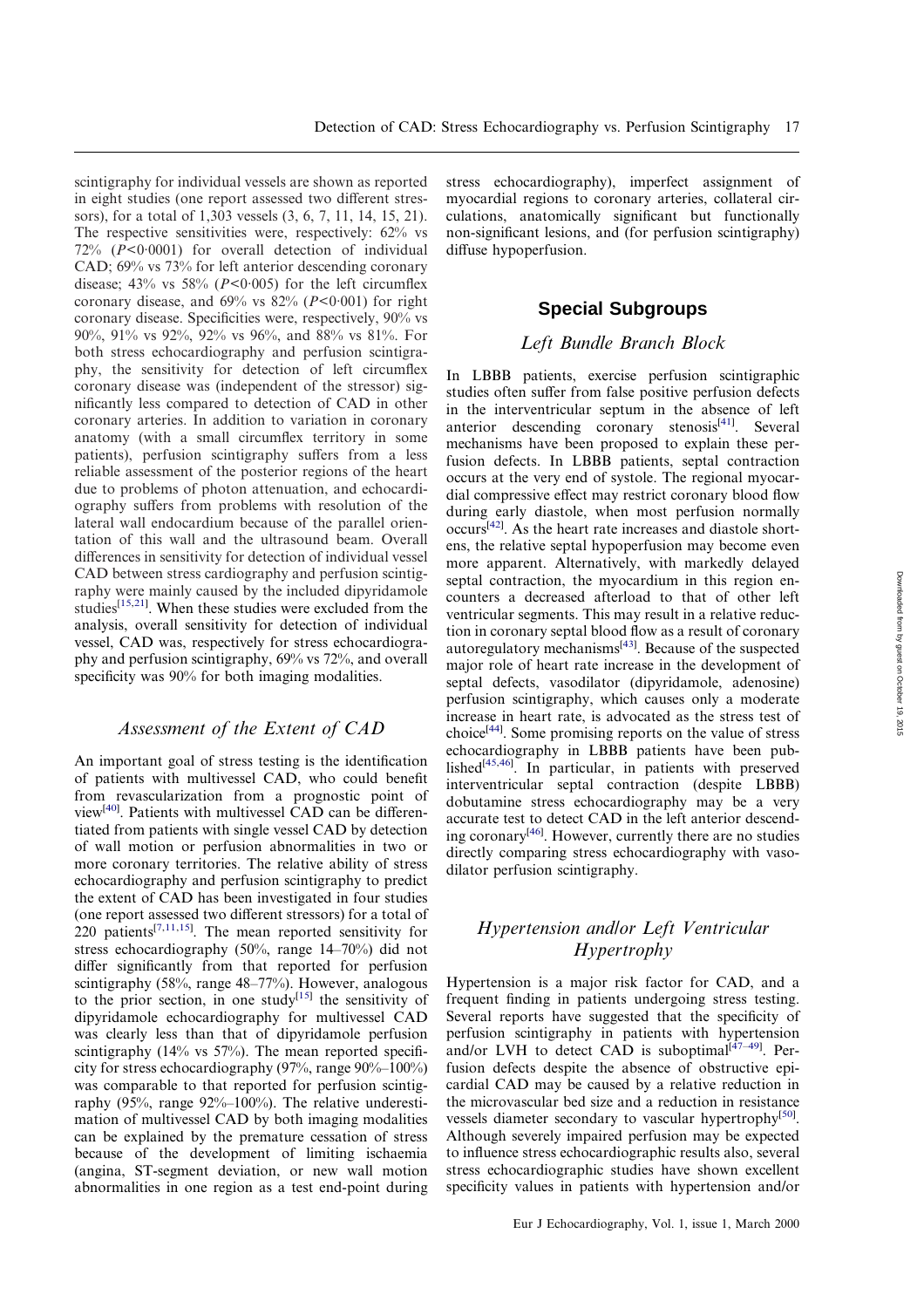$LVH^{[51-53]}$  $LVH^{[51-53]}$  $LVH^{[51-53]}$ , comparable to values for patients without hypertension, studied in the same study<sup>[\[54\]](#page-8-23)</sup>. Furthermore, the presence of LVH consistently did not affect the diagnostic accuracy of stress echocardiography in patients with hypertension<sup>[\[55](#page-8-24)[–57\]](#page-8-25)</sup>. Direct comparative studies with perfusion scintigraphy were mainly per-formed with dobutamine stress echocardiography<sup>[\[9](#page-7-10)[,53](#page-8-22)[,56\]](#page-8-26)</sup>. In retrospective studies, variable results were reported concerning the value of this latter stress modality relative to dobutamine stress scintigraphy[\[9](#page-7-10)[,56\]](#page-8-26) . In a large, prospective study, both dobutamine and dipyridamole stress echocardiography were more specific than exercise perfusion scintigraphy for the detection of CAD in patients with a history of hypertension<sup>[\[53\]](#page-8-22)</sup>.

#### *Women*

The diagnosis of CAD in women may be troublesome, because they have (certainly until the seventh decade of life) a relatively low pre-test probability of CAD and a lower exercise capacity<sup>[\[58\]](#page-8-27)</sup>. Perfusion scintigraphy may suffer from additional problems, such as anterolateral breast attenuation artifacts in rest or during stress in case of breast movement<sup>[\[59\]](#page-8-28)</sup>, and the relatively small size of the female heart, given that the spatial resolution of perfusion scintigraphy is approximately 1 cm<sup>[\[60\]](#page-8-29)</sup>. Several stress echocardiographic studies have shown excellent sensitivity and specificity values in women<sup>[\[61](#page-8-30)-63]</sup>, com-parable to values for men, studied in the same study<sup>[\[63\]](#page-8-31)</sup>. Comparative studies with perfusion scintigraphy were only performed for dobutamine stress echocardiography $\int_{0}^{[64-66]}$  $\int_{0}^{[64-66]}$  $\int_{0}^{[64-66]}$ . In the studies using a high-dose dobutamine-atropine protocol, stress echocardiography was more accurate than dobutamine<sup>[\[65\]](#page-9-1)</sup> and more specific than exercise/dipyridamole<sup>[\[64\]](#page-8-32)</sup> perfusion scintigraphy.

## **Prognostic Accuracy of the Imaging Modalities**

Although numerous studies have described the prog-nostic value of stress echocardiography<sup>[\[67\]](#page-9-2)</sup>, only five prognostic studies<sup>[\[22](#page-7-11)[–26\]](#page-7-1)</sup> have directly compared the predictive value of this stress modality relative to perfusion scintigraphy. As seen in [Table 2,](#page-4-0) one study focused on patients after acute myocardial infarction<sup>[\[22\]](#page-7-11)</sup>, two studies focused on patients with known or suspected stable  $CAD^{[23,24]}$  $CAD^{[23,24]}$  $CAD^{[23,24]}$  $CAD^{[23,24]}$ , and another two studies<sup>[\[25](#page-7-14)[,26\]](#page-7-1)</sup> focused on patients assessed before undergoing major surgery, describing the prediction of perioperative events. In none of these studies was a significant difference found between stress echocardiography and perfusion scintigraphy, as measured by the risk ratio of a positive test over a negative test for the occurrence of cardiac events, although in the preoperative era perfusion scintigraphy tended to perform somewhat better. In both studies in patients with known or suspected stable CAD<sup>[\[23](#page-7-12)[,24\]](#page-7-13)</sup>, a positive echocardiographic or scintigraphic study not

only increased subsequent cardiac risk in absolute terms, but the extent of wall motion abnormalities was at least as discriminative as the extent of perfusion abnormalities to further stratify patients into intermediate and high-risk subsets. Most importantly, patients with a normal stress echocardiogram or perfusion scintigram had a comparable annual hard (cardiac death or nonfatal myocardial infarction) event rate of less than 1%. Thus, both stress echocardiography and stress perfusion scintigraphy may identify a group of patients at low risk for future cardiac events in whom no further (more invasive) tests are required.

## **Conclusions and Recommendations**

This review has concentrated on direct comparisons of stress echocardiography and perfusion scintigraphy for the diagnosis of CAD and the assessment of cardiac risk. As described, stress echocardiography has some relative strengths and limitations For the moment stress echocardiography (in particular when vasodilators are used) seems somewhat less sensitive to detecting and localizing (mild) CAD, but seems the more specific test. These findings may partly be explained by the relative low stressor dose used in some studies<sup>[\[8](#page-7-4)[,20\]](#page-7-7)</sup>, since it is well known that stress echocardiography is more vulnerable to submaximal stress[\[33](#page-8-4)[,68](#page-9-3)[,69\]](#page-9-4) . However, it should also be noted that many scintigraphic studies were not performed with the newest technetium-99m SPECT technology. For prognostic purposes, more related to severe forms of CAD, stress echocardiography and perfusion scintigraphy seem to have comparable strength. At this moment we recommend the following guidelines for the use of the two imaging modalities (disregarding costs and assuming equal available expertise for both modalities).

*Perfusion scintigraphy is more useful in*:

- patients with a poor echocardiographic window (obese, airway disease);
- patients with a high pre-test probability of CAD;
- patients requiring vasodilator stress;
- patients with LBBB (in combination with a direct vasodilator);
- v detection of (anatomically defined) mild CAD.

*Echocardiography is more useful in*:

- patients in whom safety is a major concern;
- v assessment of the functional significance of a known stenosis;
- patients with a low pre-test probability of CAD;
- patients with a suspicion of significant valvular, myocardial or pericardial disease.

*Echocardiography may be more useful in*:

- patients with hypertension and/or left ventricular hypertrophy;
- women.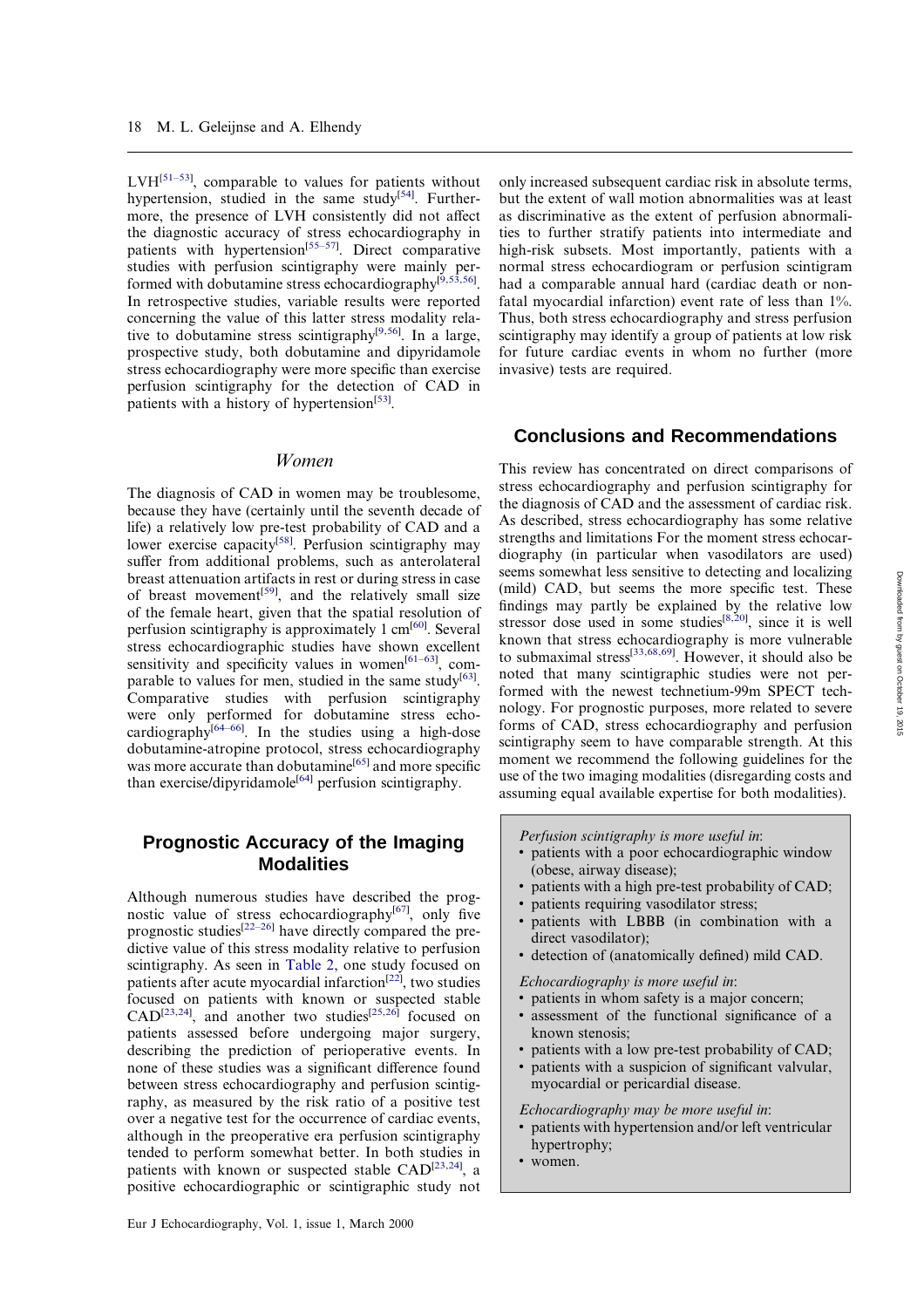In the near future, many technical improvements are expected to improve the value of stress echocardiography further. In particular, changes in stress protocols, such as the addition of atropine to dob-utamine<sup>[\[70\]](#page-9-5)</sup> or dipyridamole<sup>[\[34\]](#page-8-5)</sup>, improvement in endocardial border detection with second harmonic imaging<sup>[\[71\]](#page-9-6)</sup> and contrast echocardiography<sup>[\[72\]](#page-9-7)</sup>, and quantitation of wall motion analysis to provide objective data with colour kinesis<sup>[\[73\]](#page-9-8)</sup> or tissue Doppler imaging<sup>[\[74\]](#page-9-9)</sup> are expected to improve the value of stress echocardiography still further.

#### **References**

- <span id="page-7-0"></span>[1] Wann LS, Faris JV, Childress RH, Dillon JC, Weyman AE, Feigenbaum H. Exercise cross-sectional echocardiography in ischemic heart disease. *Circulation* 1979; **60:** 1300–1308.
- [2] Maurer G, Nanda NC. Two dimensional echocardiographic evaluation of exercise-induced left and right ventricular asynergy: correlation with thallium scanning. *Am J Cardiol* 1981; **48:** 720–727.
- [3] Pozzoli MMA, Fioretti PM, Salustri A, Reijs AE, Roelandt JRTC. Exercise echocardiography and technetium-99m MIBI single-photon emission computed tomography in the detection of coronary artery disease. *Am J Cardiol* 1991; **67:** 350–355.
- [4] Galanti G, Sciagra` R, Comeglio M *et al*. Diagnostic accuracy of peak exercise echocardiography in coronary artery disease: Comparison with thallium-201 myocardial scintigraphy. *Am Heart J* 1991; **122:** 1609–1616.
- [5] Quiñones MA, Verani MS, Haichin RM, Mahmarian JJ, Suarez J, Zoghbi WA. Exercise echocardiography versus Thallium-201 single-photon emission computed tomography in evaluation of coronary artery disease. Analysis of 292 patients. *Circulation* 1992; **85:** 1026–1031.
- [6] Salustri A, Pozzoli MMA, Hermans W *et al*. Relation between exercise echocardiography and perfusion single-photon emission computed tomography in patients with single-vessel coronary artery disease. *Am Heart J* 1992; **124:** 75–83.
- <span id="page-7-3"></span>[7] Hecht HS, Debord L, Shaw R, Chin H, Dunlap R, Ryan C, Myler RK. Supine bicycle stress echocardiography versus tomographic thallium-201 exercise imaging for the detection of coronary artery disease. *J Am Soc Echocardiogr* 1993; **6:** 177–185.
- <span id="page-7-4"></span>[8] Günalp B, Dokumaci B, Uyan C et al. Value of dobutamine Technetium-99m-Sestamibi SPECT and echocardiography in the detection of coronary artery disease compared with coronary angiography. *J Nucl Med* 1993; **34:** 889–894.
- <span id="page-7-10"></span>[9] Marwick T, D'Hondt A, Baudhuin T, Willemart B, Wijns W, Detry JM, Melin J. Optimal use of dobutamine stress for the detection and evaluation of coronary artery disease: combination with echocardiography or scintigraphy, or both. *J Am Coll Cardiol* 1993; **22:** 159–167.
- [10] Forster T, McNeill AJ, Salustri A, Reijs AE, El-Said ES, Roelandt JRTC, Fioretti PM. Simultaneous dobutamine stress echocardiography and 99m-technetium isonitrile single photon emission computed tomography in patients with suspected coronary artery disease. *J Am Coll Cardiol* 1993; **21:** 1591–1596.
- <span id="page-7-9"></span>[11] Senior R, Sridhara BS, Anagnostou E, Handler C, Raftery EB, Lahiri A. Synergistic value of simultaneous stress dobutamine sestamibi single-photon emission computerized tomography and echocardiography in the detection of coronary artery disease. *Am Heart J* 1994; **128:** 713–718.
- [12] Di Bello V, Bellina CR, Gori E *et al*. Incremental diagnostic value of dobutamine stress echocardiography and dobutamine scintigraphy (technetium 99m-labeled sestamibi single-photon

emission computed tomography) for assessment of presence and extent of coronary artery disease. *J Nucl Cardiol* 1996; **3:** 212–220.

- [13] Kisacik HL, Özdemir K, Altinyay E et al. Comparison of exercise stress testing with simultaneous dobutamine stress echocardiography and technetium-99M isonitrile singlephoton emission computerized tomography for the diagnosis of coronary artery disease. *Eur Heart J* 1996; **17:** 113–119.
- [14] Huang PJ, Ho YL, Wu CC *et al*. Simultaneous dobutamine stress echocardiography and thallium perfusion imaging for the detection of coronary artery disease. *Cardiology* 1997; **88:** 556–562.
- <span id="page-7-5"></span>[15] Santoro GM, Sciagra` R, Buonamici P *et al*. Head-to-head comparison of exercise stress testing, pharmacologic stress echocardiography, and perfusion tomography as first-line examination for chest pain in patients without a history of coronary artery disease. *J Nucl Cardiol* 1998; **5:** 19–27.
- [16] Nguyen T, Heo J, Ogilby JD, Iskandrian AS. Single photon emission computed tomography with thallium-201 during adenosine-induced coronary hyperemie: correlation with coronary arteriography, exercise thallium imaging and twodimensional echocardiography. *J Am Coll Cardiol* 1990; **16:** 1375–1383.
- [17] Amanullah AM, Bevegard S, Lindvall K, Aasat M. Assessment of left ventricular wall motion in angina pectoris by two dimensional echocardiography and myocardial perfusion by technetium-99m sestamibi tomography during adenosineinduced coronary vasodilation and comparison with coronary angiography. *Am J Cardiol* 1993; **72:** 983–989.
- <span id="page-7-8"></span>[18] Marwick T, Willemart B, D'Hondt AM *et al*. Selection of the optimal nonexercise stress for the evaluation of ischemic regional myocardial dysfunction and malperfusion. Comparison of dobutamine and adenosine using echocardiography and 99m Tc-MIBI single photon emission computed tomography. *Circulation* 1993; **87:** 345–354.
- [19] Ferrara N, Bonaduce D, Leosco D *et al*. Two-dimensional echocardiographic evaluation of ventricular asynergy induced by dipyridamole: correlation with thallium scanning. *Clin Cardiol* 1986; **9:** 437–442.
- <span id="page-7-7"></span>[20] Perin EC, Moore W, Blume M, Hernandez G, Dhekne R, DeCastro M. Comparison of dipyridamole echocardiography with dipyridamole thallium scintigraphy for the diagnosis of myocardial ischemia. *Clin Nucl Med* 1991; **16:** 417–420.
- <span id="page-7-6"></span>[21] Parodi G, Picano E, Marcassa C *et al*. High dose dipyridamole myocardial imaging: simultaneous scintigraphy and twodimensional echocardiography in the detection and evaluation of coronary artery disease. *Coron Art Dis* 1999; **10:** 177–184.
- <span id="page-7-11"></span>[22] Van Daele M, McNeill AJ, Fioretti PM *et al*. Prognostic value of dipyridamole sestamibi single-photon emission computed tomography and dipyridamole stress echocardiography for new cardiac events after an uncomplicated myocardial infarction. *J Am Soc Echocardiogr* 1994; **7:** 370–380.
- <span id="page-7-12"></span>[23] Geleijnse ML, Elhendy A, Cornel JH *et al*. Cardiac imaging for risk stratification with dobutamine-atropine stress testing in patients with chest pain. Echocardiography, perfusion scintigraphy, or both? *Circulation* 1997; **96:** 137–147.
- <span id="page-7-13"></span>[24] Olmos LI, Dakik H, Gordon R *et al*. Long-term prognostic value of exercise echocardiography compared with exercise 201T1, ECG, and clinical variables in patients evaluated for coronary artery disease. *Circulation* 1998; **98:** 2679–2686.
- <span id="page-7-14"></span>[25] Van Damme H, Piérard L, Gillain D, Benoit TH, Rigo P, Limet R. Cardiac risk assessment before vascular surgery: a prospective study comparing clinical evaluation, dobutamine stress echocardiography, and dobutamine Tc-99m sestamibi tomoscintigraphy. *Cardiovasc Surg* 1997; **5:** 54–64.
- <span id="page-7-1"></span>[26] Pasquet A, D'Hondt AM, Verhelst R, Vanoverschelde JL, Melin J, Marwick TH. Comparison of dipyridamole stress echocardiography and perfusion scintigraphy for cardiac risk stratification in vascular surgery patients. *Am J Cardiol* 1998; **82:** 1468–1474.
- <span id="page-7-2"></span>[27] Nesto RW, Kowalchuck GJ. The ischemic cascade: Temporal sequence of hemodynamic, electrocardiographic and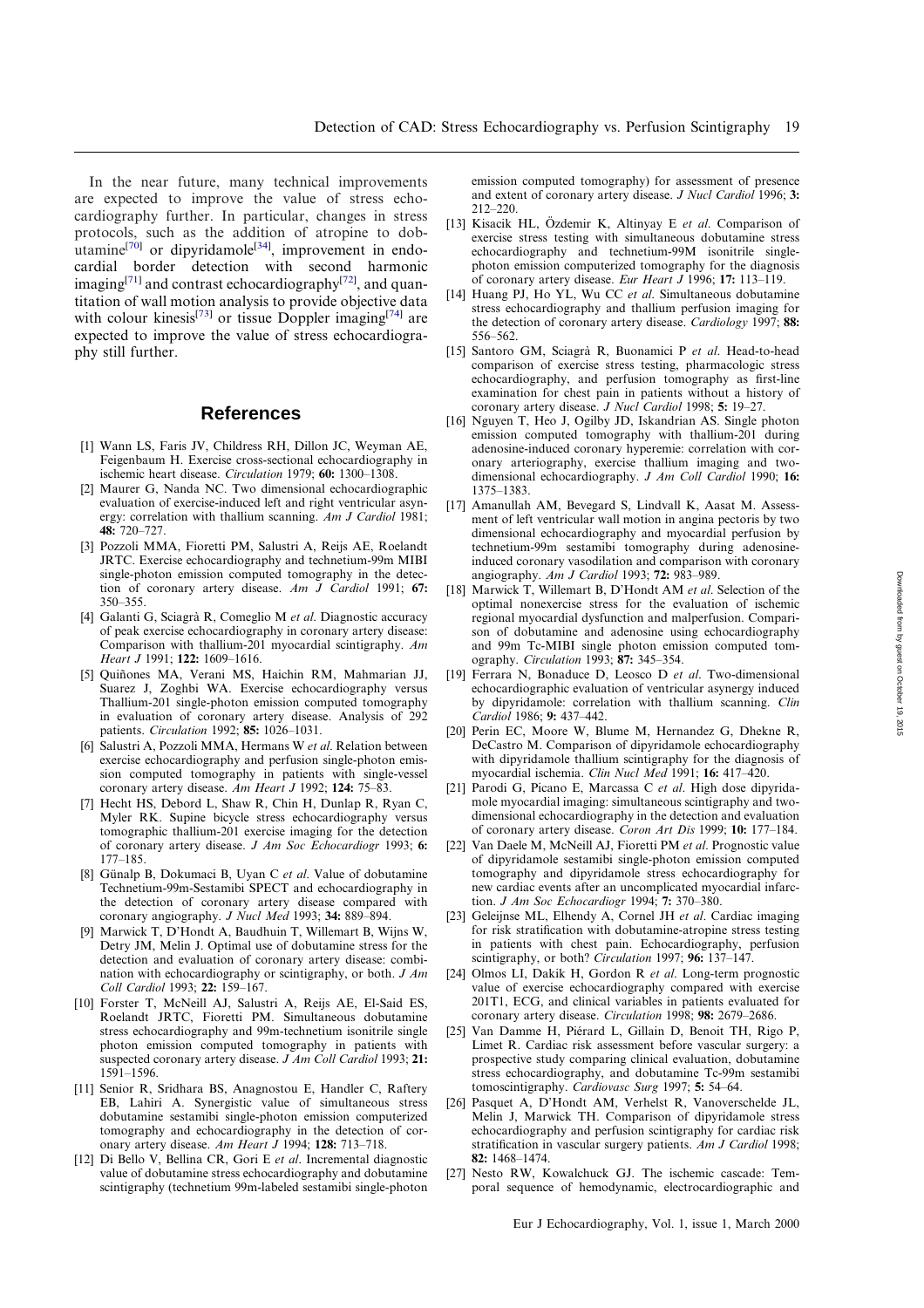symptomatic expressions of ischemia. *Am J Cardiol* 1987; **57:** 23C–27C.

- <span id="page-8-0"></span>[28] Leppo JA, Meerdink DA, Comparison of the myocardial uptake of a technetium-labeled isonitrile analogue and thallium. *Circ Res* 1989; **64:** 632–639.
- <span id="page-8-1"></span>[29] Picano E, Lattanzi F, Orlandini A, Marini C, L'Abbate A. Stress echocardiography and the human factor: the importance of being expert. *J Am Coll Cardiol* 1991; **24:** 928–933.
- [30] Varga A, Picano E, Dodi C, Barbieri L, Pratali L, Gaddi O. Madness and method in stress echo reading. *Eur Heart J* 1999; **20:** 1271–1275.
- <span id="page-8-2"></span>[31] Hoffmann R, Lethen H, Marwick T *et al*. Analysis of interinstitutional observer agreement in the interpretation of dobutamine stress echocardiogram. *J Am Coll Cardiol* 1996; **27:** 330–336.
- <span id="page-8-3"></span>[32] Pennel DJ, Ell PJ. Whole-body imaging of thallium-201 after six different stress regimens. *J Nucl Med* 1994; **35:** 425–428.
- <span id="page-8-4"></span>[33] Casanova R, Petroncini A, Guidotti PL, Capacci PF, Jacopi F, Fabbri M, Maresta A. Dose and test for dipyridamole infusion and cardiac imaging early after uncomplicated acute myocardial infarction. *Am J Cardiol* 1992; **70:** 1402–1406.
- <span id="page-8-5"></span>[34] Picano E, Pingitore A, Conti U *et al*. Enhanced sensitivity for detection of coronary artery disease by addition of atropine to dipyridamole echocardiography. *Eur Heart J* 1993; **14:** 1216– 1222.
- <span id="page-8-6"></span>[35] Fung AY, Gallagher KP, Buda AJ. The physiologic basis of dobutamine as compared with dipyridamole stress interventions in the assessment of critical coronary stenosis. *Circulation* 1987; **76:** 943–951.
- <span id="page-8-7"></span>[36] Geleijnse ML, Marwick TH, Boersma E, Deckers JW, Melin JA, Fioretti PM. Optimal pharmacological stress testing for the diagnosis of coronary artery disease: a probabilistic approach. *Eur Heart J* 1995; **16 (Suppl M):** 3–10.
- <span id="page-8-8"></span>[37] Lee J, Chae SC, Lee K, Heo J, Iskandrian AS. Biokinetics of thallium-201 in normal subjects: comparison between adenosine, dipyridamole, dobutamine and exercise. *J Nucl Med* 1994; **35:** 535–541.
- <span id="page-8-9"></span>[38] Smart SC, Bhatia N, Stoiber T. Dobutamine-atropine stress echocardiography and dipyridamole sestamibi scintigraphy for the detection of coronary artery disease: limitations and concordance. *J Am Coll Cardiol* (in press).
- <span id="page-8-10"></span>[39] Ho FM, Huang PJ, Liau CS, Lee FK, Chieng PU, Su CT, Lee YT. Dobutamine stress echocardiography compared with dipyridamole thallium-201 single-photon emission computed tomography in detecting coronary artery disease. *Eur Heart J* 1995; **16:** 570–575.
- <span id="page-8-11"></span>[40] Califf RM, Harrell FE Jr, Lee KL *et al*. The evolution of medical and surgical therapy for coronary artery disease: a 15-year perspective. *JAMA* 1989; **67:** 302–309.
- <span id="page-8-12"></span>[41] Hirzel HO, Senn M, Nuessch K, Bettner C, Pfeiffer A, Hess OM, Krayenbuehl HP. Thallium-201 scintigraphy in complete left bundle branch block. *Am J Cardiol* 1984; **53:** 764–769.
- <span id="page-8-13"></span>[42] Ono S, Nohara R, Kambara H, Okuda K, Kawai C. Regional myocardial perfusion and glucose metabolism in experimental left bundle branch block. *Circulation* 1995; **85:** 1125–1131.
- <span id="page-8-14"></span>[43] Olsson RA, Bunger R. Metabolic control of coronary flow. *Prog Cardiovasc Dis* 1987; **29:** 369–387.
- <span id="page-8-15"></span>[44] O'Keefe J, Bateman TM, Barnhart CS. Adenosine thallium-201 is superior to exercise thallium-201 for detecting coronary artery disease in patients with left bundle branch block. *J Am Coll Cardiol* 1993; **21:** 1332–1338.
- <span id="page-8-16"></span>[45] Mairesse GH, Marwick TH, Arnese M *et al*. Improved identification of coronary artery disease in patients with left bundle branch block by use of dobutamine stress echocardiography and comparison with myocardial perfusion tomography. *Am J Cardiol* 1995; **76:** 321–325.
- <span id="page-8-17"></span>[46] Geleijnse ML, Vigna C, Kasprzak JD *et al*. Usefulness and limitations of dobutamine-atropine stress echocardiography for the diagnosis of coronary artery disease in patients with left bundle branch block. A multicenter study. *Eur Heart J* 2000; (in press).
- <span id="page-8-18"></span>[47] Schulman DS, Francis CK, Black HR, Wackers FJT. Thallium-201 stress imaging in hypertensive patients. *Hypertension* 1987; **10:** 16–21.
- [48] DePuey EG, Guertler-Krawczynska E, Perkins JV, Robbins WL, Whelchel JD, Clements SD. Alterations in myocardial thallium-201 distribution in patients with chronic systemic hypertension undergoing 201 single-photon emission computed tomography. *Am J Cardiol* 1988; **62:** 234–238.
- <span id="page-8-19"></span>[49] Houghton JL, Frank MJ, Car AA, Von Dohlen TW, Prisant LM. Relations among impaired coronary flow reserve, left ventricular hypertrophy and thallium perfusion defects in hypertensive patients without obstructive coronary artery disease. *J Am Coll Cardiol* 1990; **15:** 43–51.
- <span id="page-8-20"></span>[50] Tomanek RJ. Response of the coronary vasculature to myocardial hypertrophy. *J Am Coll Cardiol* 1990; **15:** 528–533.
- <span id="page-8-21"></span>[51] Picano E, Lucarini AR, Lattanzi F, Distante A, Legge VD, Salvetti A, L'Abbate A. Dipyridamole echocardiography in essential hypertension patients with chest pain. *Hypertension* 1988; **12:** 238–243.
- [52] Marwick TH, Torelli J, Harjai K, Haluska B, Pashkow F, Stewart WJ, Thomas JD. Influence of left ventricular hypertrophy on detection of coronary artery disease using exercise echocardiography. *J Am Coll Cardiol* 1995; **26:** 1180–1186.
- <span id="page-8-22"></span>[53] Fragasso G, Lu C, Dabrowski P, Pagnotta P, Sheiban I, Chierchia SL. Comparison of stress/rest myocardial perfusion tomography, dipyridamole and dobutamine stress echocardiography for the detection of coronary disease in hypertensive patients with chest pain and positive exercise test. *J Am Coll Cardiol* 1999; **34:** 441–447.
- <span id="page-8-23"></span>[54] Elhendy A, Van Domburg RT, Roelandt JRTC, Geleijnse ML, Mohsen Ibrahim M, Fioretti PM. Safety and feasibility of dobutamine-atropine stress testing in hypertensive patients. *Hypertension* 1997; **29:** 1232–1239.
- <span id="page-8-24"></span>[55] Senior R, Basu S, Handler C, Raftery EB, Lahiri A. Diagnostic accuracy of dobutamine stress echocardiography for detection of coronary heart disease in hypertensive patients. *Eur Heart J* 1996; **17:** 289–295.
- <span id="page-8-26"></span>[56] Elhendy A, Geleijnse ML, Van Domburg RT *et al*. Comparison of dobutamine stress echocardiography and technetium-99m sestamibi single-photon emission tomography for the diagnosis of coronary artery disease in hypertensive patients with and without left ventricular hypertrophy. *Eur J Nucl Med* 1998; **25:** 69–78.
- <span id="page-8-25"></span>[57] Ho YL, Wu CC, Lin LC *et al*. Assessment of the coronary artery disease and systolic dysfunction in hypertensive patients with dobutamine-atropine stress echocardiography: effect of the left ventricular hypertrophy. *Cardiology* 1998; **89:** 52–58.
- <span id="page-8-27"></span>[58] Chaitman BR, Bourassa MG, Davis K *et al*. Angiographic prevalence of high risk coronary artery disease in patients subsets (CASS). *Circulation* 1981; **64:** 360–367.
- <span id="page-8-28"></span>[59] Gordon DePuey G, Garcia EV. Optimal specificity of thallium-201 SPECT through recognition of imaging artifacts. *J Nucl Med* 1989; **30:** 441–449.
- <span id="page-8-29"></span>[60] Hansen CL, Crabbe D, Rubin S. Lower diagnostic accuracy of thallium-201 SPECT myocardial perfusion imaging in women: an effect of smaller chamber size. *J Am Coll Cardiol* 1996; **28:** 1214–1219.
- <span id="page-8-30"></span>[61] Masini M, Picano E, Lattanzi F, Distante A, L'Abbate A. High dose dipyridamole-echocardiography test in women: correlation with exercise-echocardiography test and coronary arteriography. *J Am Coll Cardiol* 1988; **12:** 682–685.
- [62] Marwick TH, Anderson T, Williams MJ *et al*. Exercise echocardiography is an accurate and cost-efficient technique for detection of coronary artery disease in women. *J Am Coll Cardiol* 1995; **26:** 335–341.
- <span id="page-8-31"></span>[63] Elhendy A, Geleijnse ML, Van Domburg RT *et al*. Gender differences in the accuracy of dobutamine stress echocardiography for the diagnosis of coronary artery disease. *Am J Cardio.* 1997; **80:** 1414–1418.
- <span id="page-8-32"></span>[64] Takeuchi M, Sonoda S, Miura Y, Kuroiwa A. Comparative diagnostic value of dobutamine stress echocardiography and stress thallium-201 single-photon emission computed